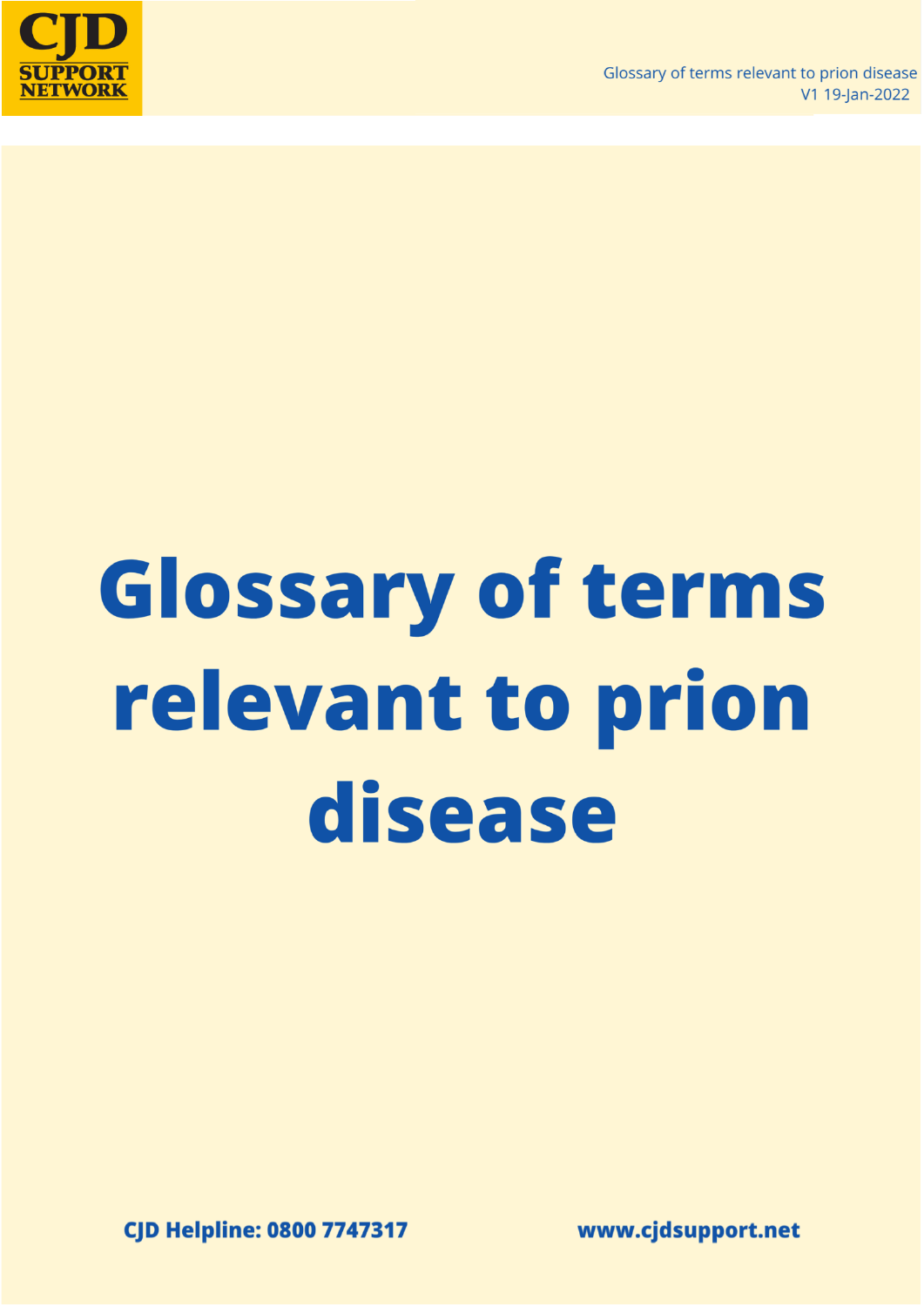

## **About the CJD Support Network**

The CJD Support Network is the leading care and support charity for all forms of CJD. The CJD Support Network:

- Provides practical and emotional support to individuals, families and professionals concerned with all forms of CJD
- Provides emotional support to people who have been told that they are at a 'higher risk' of CJD through blood or surgical instruments
- Links families with similar experiences of all forms of CJD
- Offers financial support for families in need
- Provides accurate, unbiased and up-to-date information and advice about all forms of CJD
- Provides a national helpline on all forms of CJD
- Promotes research and the dissemination of research findings
- Promotes good quality care for people with all forms of CJD
- Encourages the development of a public policy response for all forms of CJD
- Provides support, education and training to professionals concerned with CJD

For more information about the activities of the CJD Support Network, contact:

Admin and general enquiries - [admin@cjdsupport.net](mailto:admin@cjdsupport.net) or +44 (0)7494 211476 Support - [support@cjdsupport.net](mailto:support@cjdsupport.net) or 0800 774 7317 Website - [www.cjdsupport.net](http://www.cjdsupport.net/) Post - PO Box 3936, Chester, CH1 9NG

Registered charity no. **1097173**

## **Acknowledgements**

The CJD Support Network gratefully acknowledges the assistance of Professor Richard Knight of the National CJD Research and Surveillance Unit in the preparation of this booklet.

#### **Glossary of terms relevant to prion disease**

Version: 1 Date of review: 19<sup>th</sup> January 2022 Next scheduled review date: January 2024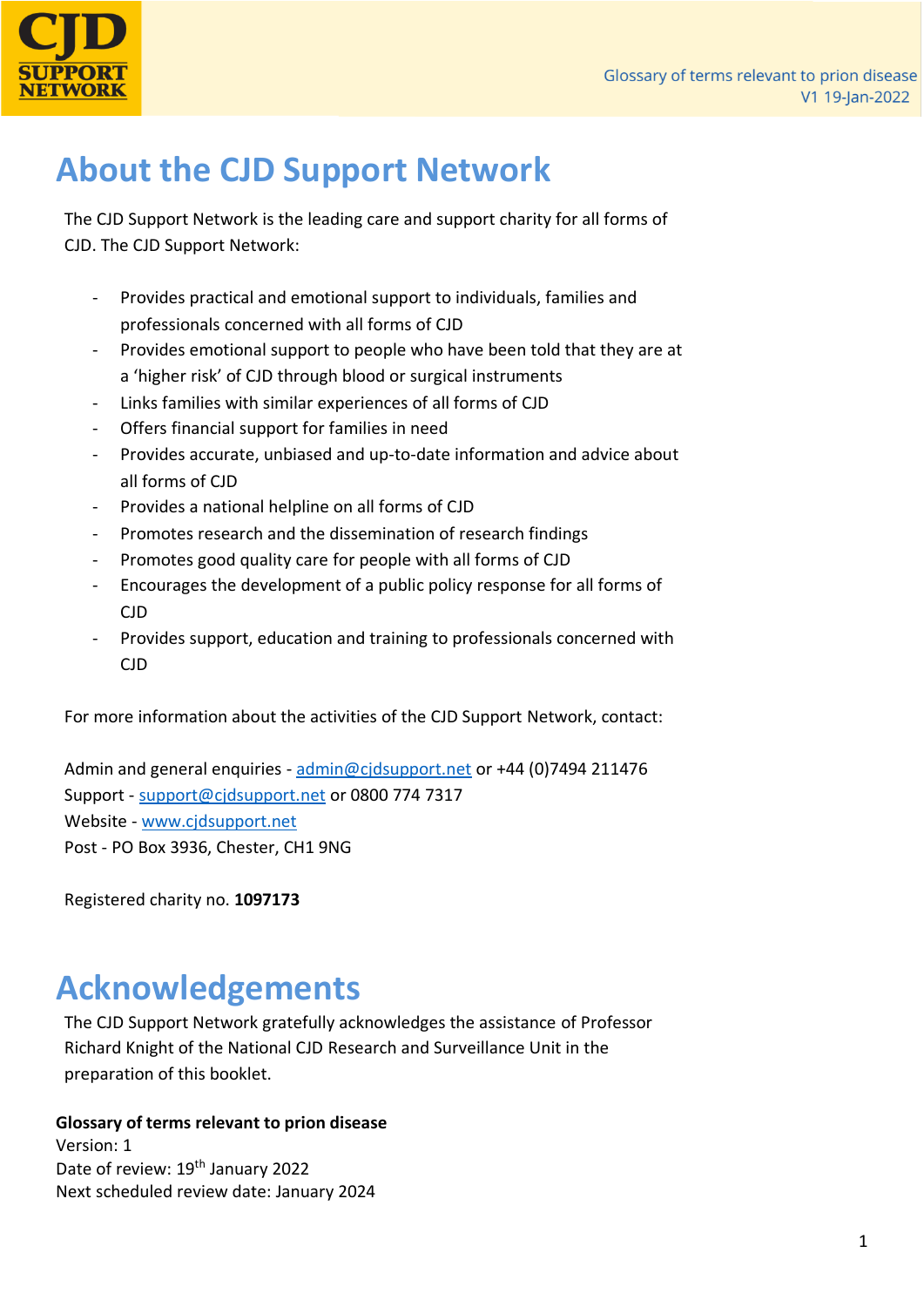

- **14-3-3** A normal protein found in brain cells that is found in elevated levels in cerebrospinal fluid (CSF) in various brain diseases (including CJD) and brain trauma.
- **Akinetic Mutism** A state of immobility and loss of speech that occurs in serious, widespread brain damage, such as occurs in the later stages of CJD.
	- **Amino Acids** Small molecules that link together to form proteins. There are many amino acids but only around 20 of them make up the proteins found in the human body. They are both named and given a single letter code. Three examples are: methionine with the letter code 'M', valine with the letter code 'V', and lysine with the letter code 'K'.
		- **Amyloid** A structure formed by aggregations of proteins with certain physical characteristics. Amyloid deposits may be seen in various diseases, including CJD
- **Asymptomatic Infection** An infection of an animal or human that is present in their body but which is not causing any symptoms; it is a 'clinically silent' infection. After any infection, there is always a period without symptoms, before significant disease develops and causes a clinically evident illness. With many infections, this period of asymptomatic infection is measured in hours or days, but it can be longer, and, in the case of prion diseases, it often extends into years. If the infected individual does become ill, this period of asymptomatic infection is termed the 'preclinical period' or the 'incubation period'. Some infections may remain permanently asymptomatic i.e. never cause disease in that individual and then the term 'asymptomatic infection' is the correct term.
	- **Autopsy** An examination of the body after death, usually undertaken to determine the cause of death. It may involve examination of all of the body or be limited to certain specific parts. In some neurological illnesses (such as CJD), it may be limited to examining the brain; this may involve looking at the whole brain or taking samples from parts of it.
	- **Autosomal Dominance** A specific pattern of genetic inheritance. Every person has two sets of genes: one from their father and one from their mother. In autosomal dominant genetic disease, if a person has one abnormal gene they are at risk of developing disease even though the other gene is normal. The result is that if one parent has one abnormal gene and one normal gene, while the other parent has two normal genes, each of their children has a 50:50 chance of inheriting an abnormal gene.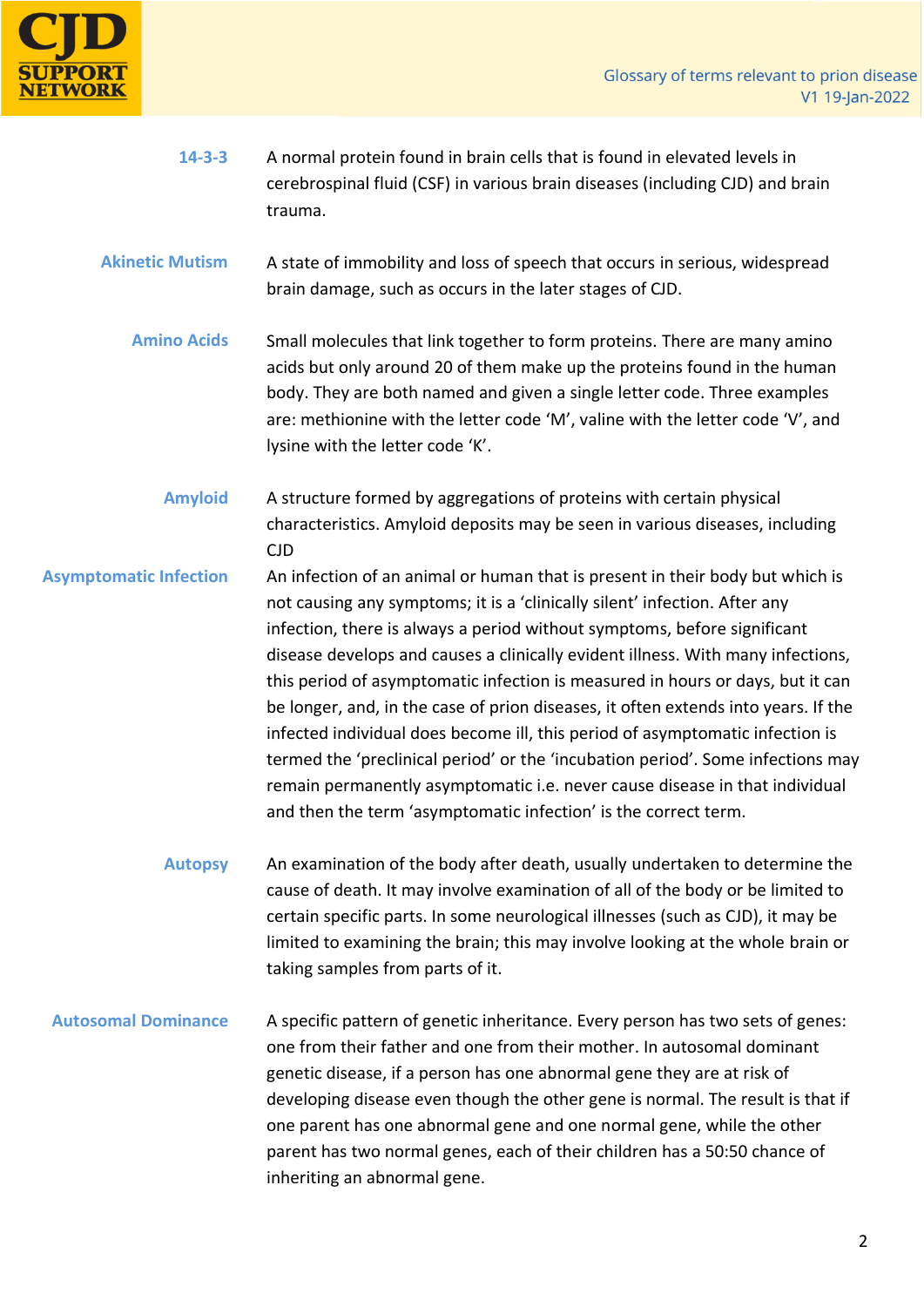

Taking a sample of some body tissue in life, to look for a disease in that tissue. In neurology, a brain biopsy may be undertaken but this is done uncommonly, only in very specific situations.

- **Biopsy** Taking a sample of some body tissue in life, to look for a disease in that tissue. In neurology, a brain biopsy may be undertaken but this is done uncommonly, only in very specific situations.
- **BSE (Bovine Spongiform Encephalopathy)** A prion disease of cattle that was identified in the UK in the 1980s. It is one of a family of prion diseases affecting animals and humans. The origin of BSE is uncertain. There are now three recognised types of BSE: C,H,L. Variant CJD was related to the classical, C-type.
	- **Cerebellar Ataxia** A set of symptoms and difficulties that result from disease of the cerebellum, a specific part of the brain that is mostly concerned with the coordination of movement. Symptoms include unsteadiness, falls, clumsiness, vertigo and slurred speech.
		- **Chromosome** Each cell in the body contains a set of tiny structures called chromosomes (23 different chromosomes). The chromosomes contain genes which are strings of code that are instructions for making proteins. Two particular chromosomes (X and Y) are responsible for determining the sex of the individual. The gene for prion protein is on Chromosome 20.
	- **CJD/Creutzfeldt-Jakob Disease** This is the commonest form of human prion disease. First described in the 1920s. Named after Dr A Jakob and Dr H Creutzfeldt. However, while Jakob certainly was the first to describe this disease, Creutzfeldt's name has been associated by historical accident.
		- **Codon 129** A gene is a string of code units, with each unit being a code for one amino acid. With the string of code units laid out in a line, each code unit is a 'codon' and they are numbered from left to right. In PRNP (the prion protein gene), the 129th codon is of particular importance. In humans, there is a common variation in the code here, with Codon 129 being either the code for the amino acid methionine (M) or for valine (V). As humans have one set of genes from their father and one set from their mother, they have two sets of PRNP. If the codon 129 code is for methionine in both, they are 'Codon 129 MM', with the other possibilities being MV and VV. These variations at codon 129 do not have any direct disease consequences-they are all normal variations, but they can have effects on prion disease.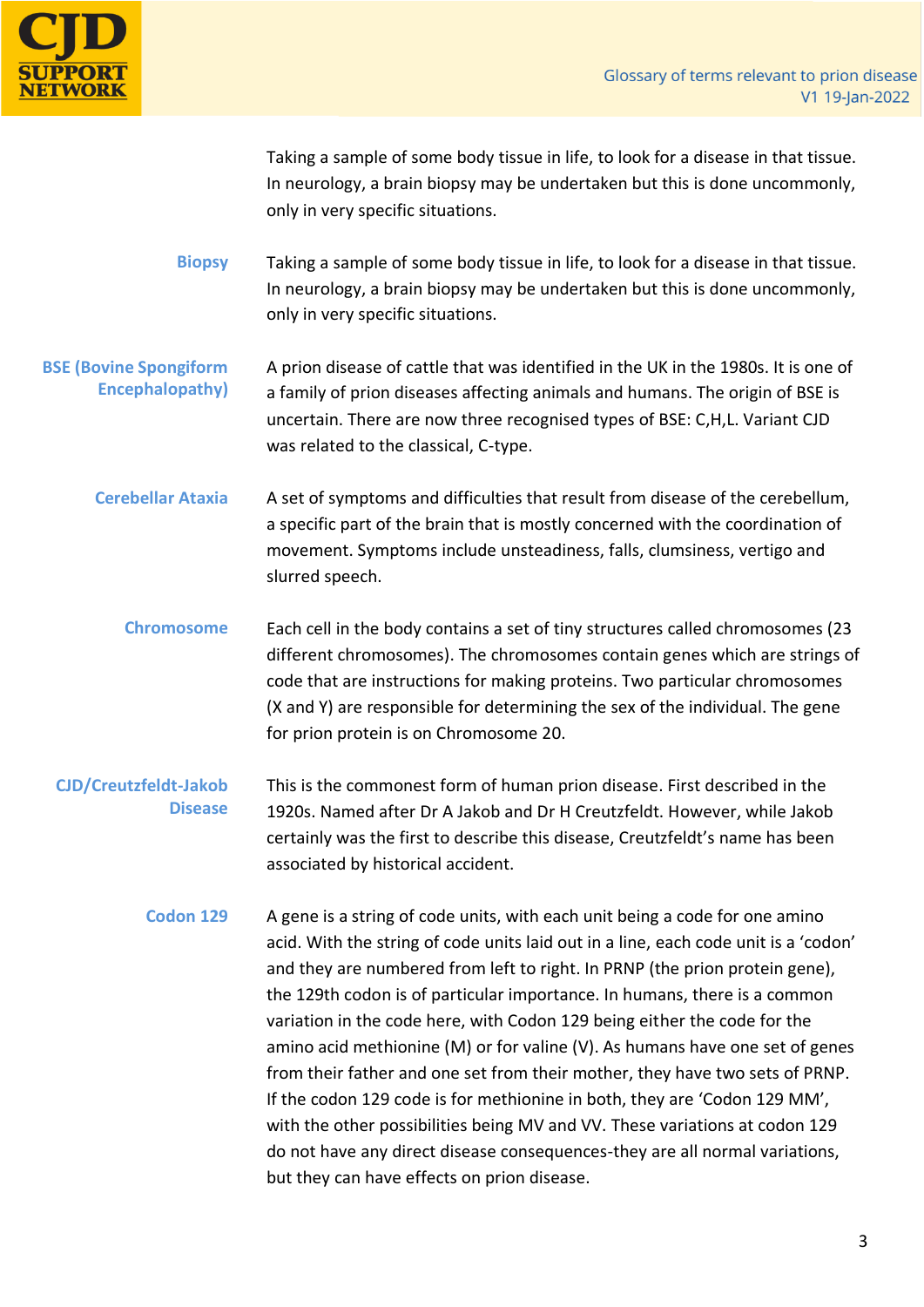

| <b>Cortical Blindness</b>                                       | A loss of vision caused by damage to the visual cortex of the brain. Other<br>forms of blindness are due to problems with the eyes or optic nerves; in<br>cortical blindness these structures are normal, but the part of the brain that<br>creates the visual experience is damaged.                                                                                                                                                                                                                                                                                        |
|-----------------------------------------------------------------|------------------------------------------------------------------------------------------------------------------------------------------------------------------------------------------------------------------------------------------------------------------------------------------------------------------------------------------------------------------------------------------------------------------------------------------------------------------------------------------------------------------------------------------------------------------------------|
| <b>CSF (Cerebro-spinal</b><br>fluid)                            | A fluid that surrounds the brain and spinal cord, filling the space between the<br>brain and the skull and the space between the spinal cord and the bony spine.                                                                                                                                                                                                                                                                                                                                                                                                             |
| <b>CT (Computed</b><br><b>Tomography)</b>                       | A form of X-Ray imaging that allows much more detailed imaging than is<br>possible with straightforward X-Ray.                                                                                                                                                                                                                                                                                                                                                                                                                                                               |
| <b>CWD (Chronic Wasting</b><br>Disease)                         | A prion disease of Cervids (for example, mule deer, white-tailed deer, elk,<br>moose), first identified in USA but identified now in USA, Canada & Norway,<br>with single cases having been identified in Finland & Sweden. Not yet<br>identified in any UK deer species. It spreads relatively easily within deer<br>populations. It is not yet proven to be a risk to human health.                                                                                                                                                                                        |
| <b>Diagnostic Criteria</b>                                      | A set of formal criteria that need to be fulfilled for a specific diagnosis. They<br>may be used in routine clinical practice but are mostly designed in relation to<br>consistency in disease surveillance and research.                                                                                                                                                                                                                                                                                                                                                    |
| <b>EEG</b><br>(electroencephalogram)                            | A means of recording the electrical activity of the brain via small electrodes<br>placed on the scalp.                                                                                                                                                                                                                                                                                                                                                                                                                                                                       |
| <b>Encephalopathy</b>                                           | A disease of the brain. It may be due to a direct disease process in the brain<br>tissue or due to brain dysfunction because of disease elsewhere in the body.                                                                                                                                                                                                                                                                                                                                                                                                               |
| <b>FFI (Fatal Familial</b><br><b>Insomnia</b>                   | A form of human genetic prion disease that is so named because sleep<br>disturbance is a prominent feature and, being genetic, runs in families. It is<br>caused by a particular gene mutation D178N: at codon 178 of PRNP, the code<br>for the amino acid asparagine (N) is present rather than the code for aspartic<br>acid (D). Some authorities feel that genetic prion disease is best referred to as<br>simply genetic with the responsible mutation then specified (for example:<br>genetic prion disease; D178N), rather than using historical terms such as 'FFI'. |
| <b>Florid Plaque</b>                                            | A pathological feature seen in the brain: a form of prion protein deposition<br>with surrounding spongiform change. Most typically seen in variant CJD.                                                                                                                                                                                                                                                                                                                                                                                                                      |
| <b>GSS (Gerstmann</b><br><b>Sträussler Sheinker)</b><br>disease | A form of human genetic prion disease that is named after the original<br>describers. The original description was of an illness presenting with cerebellar<br>ataxia and the main underlying PRNP mutation is P102L: at codon 102, the                                                                                                                                                                                                                                                                                                                                      |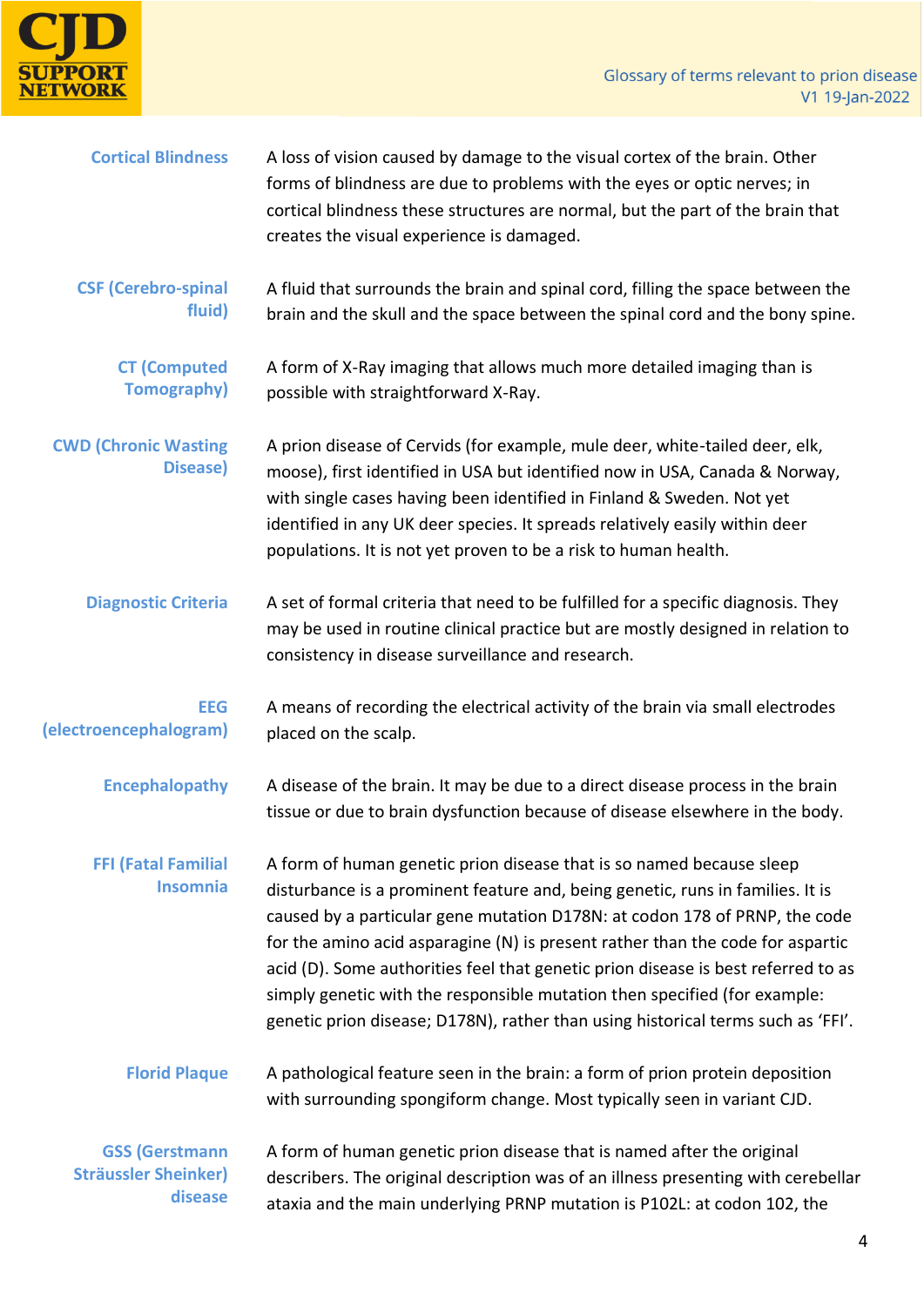

code for amino acid proline (P) being replaced by the code for leucine (L). However, the term GSS has been applied to prion disease resulting from other mutations and with a somewhat variable clinical picture, leading to a slightly confusing situation. Some authorities feel that genetic prion disease is best referred to as simply genetic with the responsible mutation then specified (for example: genetic prion disease; P102L), rather than using historical terms such as 'GSS'.

- **Glia** The brain contains various types of cells. Glial cells are one type.
- **Iatrogenic** Literally, 'caused by doctors'. An iatrogenic disease is one contracted via medical or surgical procedures.
- **Immunochemistry** A specific method of staining proteins in tissues. Immunochemistry can determine that a particular protein is present in a tissue and show how it is distributed. In prion disease, it can show the presence of prion protein and show the presence of plaques and other patterns of distribution.
- **Incubation Period** In infections, the time between being infected and actually developing symptoms of the resulting infectious disease.
	- **Kuru** A form of human prion disease that affected certain populations in the Eastern Highlands of Papua New Guinea. Transmitted from person to person via consumption of human tissue during traditional mourning rituals.
- **LP (Lumbar Puncture)** A procedure for obtaining a sample of CSF. Local anaesthetic is used to allow the passing of a fine needle into the lower back in order to obtain CSF from the bottom part of the spinal canal.
	- **Lymphoid Tissue** Tissue that is part of the immune system including: lymph nodes, tonsils, the appendix, spleen and Peyer's patches in the intestines.
		- **Misfolding** Proteins (see below) begin life as long molecules consisting of a string of basic chemical units (called amino acids). However, this is the basic ('primary') structure. After the amino acid chain is formed, it undergoes various modifications. One important modification is the folding of this klong chain into complex 3-dimensional shapes. The final structure of the protein is important for its functions. However, the protein can 'mis-fold' into a different shape and this is important in certain diseases, such as prion disease.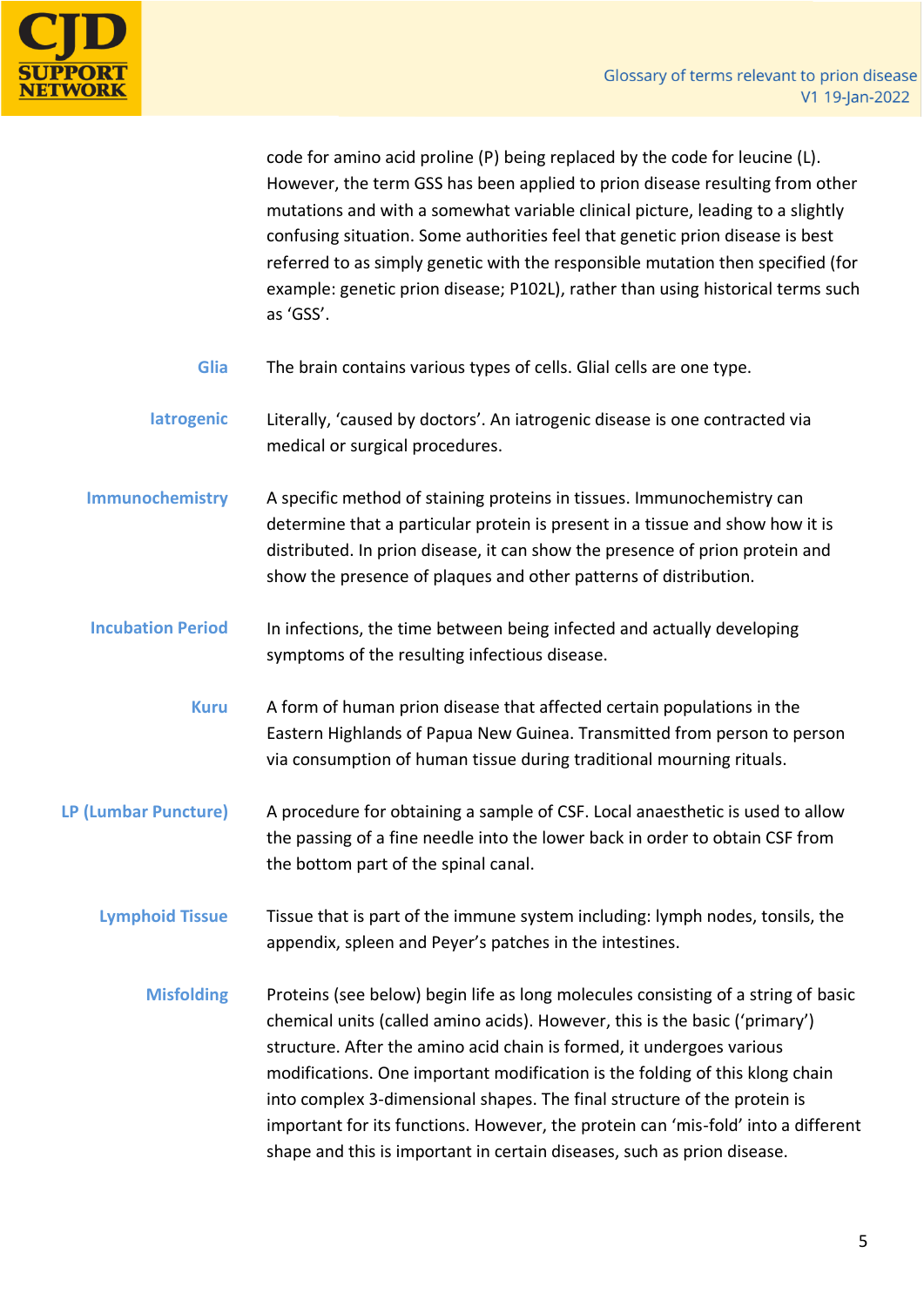

| <b>MRI</b>                          | MRI (Magnetic Resonance Imaging) is a form of imaging that involves<br>magnetic fields rather than X-Rays. It gives much better images of the brain<br>and spinal cord than X-Ray based imaging.                                                                                                                                                                                                                                                                                                                                                                                                                                                                                                                            |
|-------------------------------------|-----------------------------------------------------------------------------------------------------------------------------------------------------------------------------------------------------------------------------------------------------------------------------------------------------------------------------------------------------------------------------------------------------------------------------------------------------------------------------------------------------------------------------------------------------------------------------------------------------------------------------------------------------------------------------------------------------------------------------|
| <b>Mutation (genetic)</b>           | An abnormality in a gene (part of the code is different from normal). A<br>mistake in the gene code will lead to a change in the relevant protein. If this<br>change is significant, it may affect the protein's function and cause disease.<br>Strictly speaking, a 'mutation' is simply a change in the code and is not<br>necessarily linked to disease (mutations are the driver of evolution) and the<br>more specific term 'pathogenic mutation' (disease-causing mutation) is more<br>accurate. However, in general discussion of genetic disease, the simple term<br>'mutation' is often used. Mutations in the prion protein gene are the cause of<br>genetic prion disease.                                       |
| <b>Myoclonus</b>                    | Brief, jerking movements that may affect parts of the body or the whole body.<br>Myoclonic jerks are seen in normal situations, such as sometimes when falling<br>asleep. However, they may occur in some diseases and are a particular<br>characteristic of many prion diseases, especially in the later stages.                                                                                                                                                                                                                                                                                                                                                                                                           |
| <b>Neurodegenerative</b><br>disease | A term that is used to describe certain neurological diseases that have the<br>following characteristics:<br>1. They are age-related; mostly affecting the middle-aged and elderly.<br>2. They are due to neurons (nerve-cells) malfunctioning and dying<br>3. They are associated with the deposition of abnormal forms of normal<br>proteins in brain tissue.<br>4. They are mostly of unknown cause, occurring sporadically in the<br>population, but a minority of cases are genetic.<br>They include Alzheimer's disease, Parkinson's disease, Motor Neuron disease<br>and sporadic CJD. Each disease is associated with specific proteins (for<br>example, Parkinson's with alpha-synuclein; CJD with prion protein). |
| <b>Neuron</b>                       | A form of cell that is the basis of processing and communication within the<br>nervous system. It is electrical in nature, able to transmit electrical impulses<br>along its structure. Neurons control movement, allow sensation, interpret<br>sound and light (hearing and vision), and are responsible for all of our mental<br>functions.                                                                                                                                                                                                                                                                                                                                                                               |
| <b>Peyer's Patches</b>              | Small patches of lymphoid tissue in the wall of the small intestines. Part of the<br>body's immune system. Thought to be important in the initial stages of prion<br>infection via dietary BSE contamination.                                                                                                                                                                                                                                                                                                                                                                                                                                                                                                               |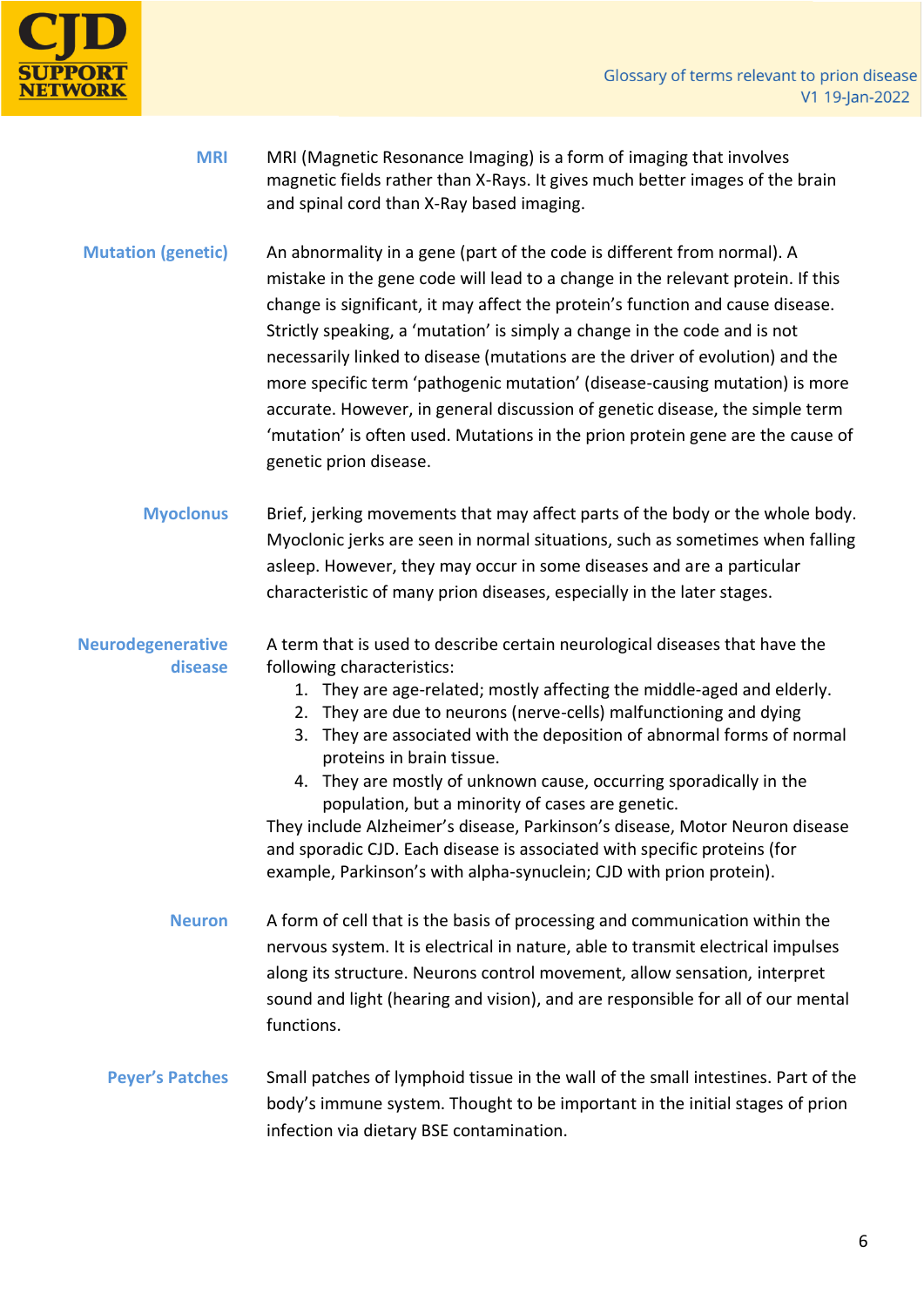

- **Plaque** Plaques, in this context, are small areas of aggregated abnormal protein seen in the brain in certain diseases. Plaques consist of aggregated abnormal prion protein in prion diseases.
- **PMCA** Protein Misfolding Cyclic Amplification is a laboratory technique used to amplify the amount of an abnormal protein that may be present in a body fluid or tissue so that it becomes detectable by the usual detection techniques. These detection techniques work only if there is a sufficient amount of the abnormal protein present; very small amounts may be undetectable. It was developed as a means of amplifying the amount of abnormal prion protein present in tissues in prion disease. Its method is to add normal prion protein to a sample and then to encourage the process whereby any abnormal prion protein present converts the normal protein into abnormal protein. It is done in cycles to progressively increase the amount of abnormal prion protein. Another amplification method is RT-QuIC, but these two methods are different techniques and they behave differently in different prion diseases.
- **Preclinical Infection** See 'Incubation Period' and 'Asymptomatic Infection' above.
	- **Prion** Strictly speaking, the 'prion' is the infectious agent or particle responsible for transmitting prion diseases when they occur as infections. The precise structure of the prion is not yet determined but it is thought to consist, mostly or entirely, of abnormally folded prion protein. In contrast to other infectious agents, it does not contain DNA or RNA and is considered to be a 'proteinonly' agent.
	- **Prion Disease** Diseases of animals and humans that are associated with abnormal folding of prion protein, its deposition in tissues and resulting neuronal death. These are progressive brain diseases.
		- **PRNP** The gene on Chromosome 20 that is responsible for prion protein. Human genes are usually denoted by capital letters in italic script, as in *PRNP*.
		- **Protein** A class of molecules made up of chains of amino acids that have important roles in the structures and functions of the body.
	- **Polymorphism** A variation in the genetic code that is not directly disease causing. For example, there is the common variation in code at codon 129 of the prion protein gene, *PRNP*.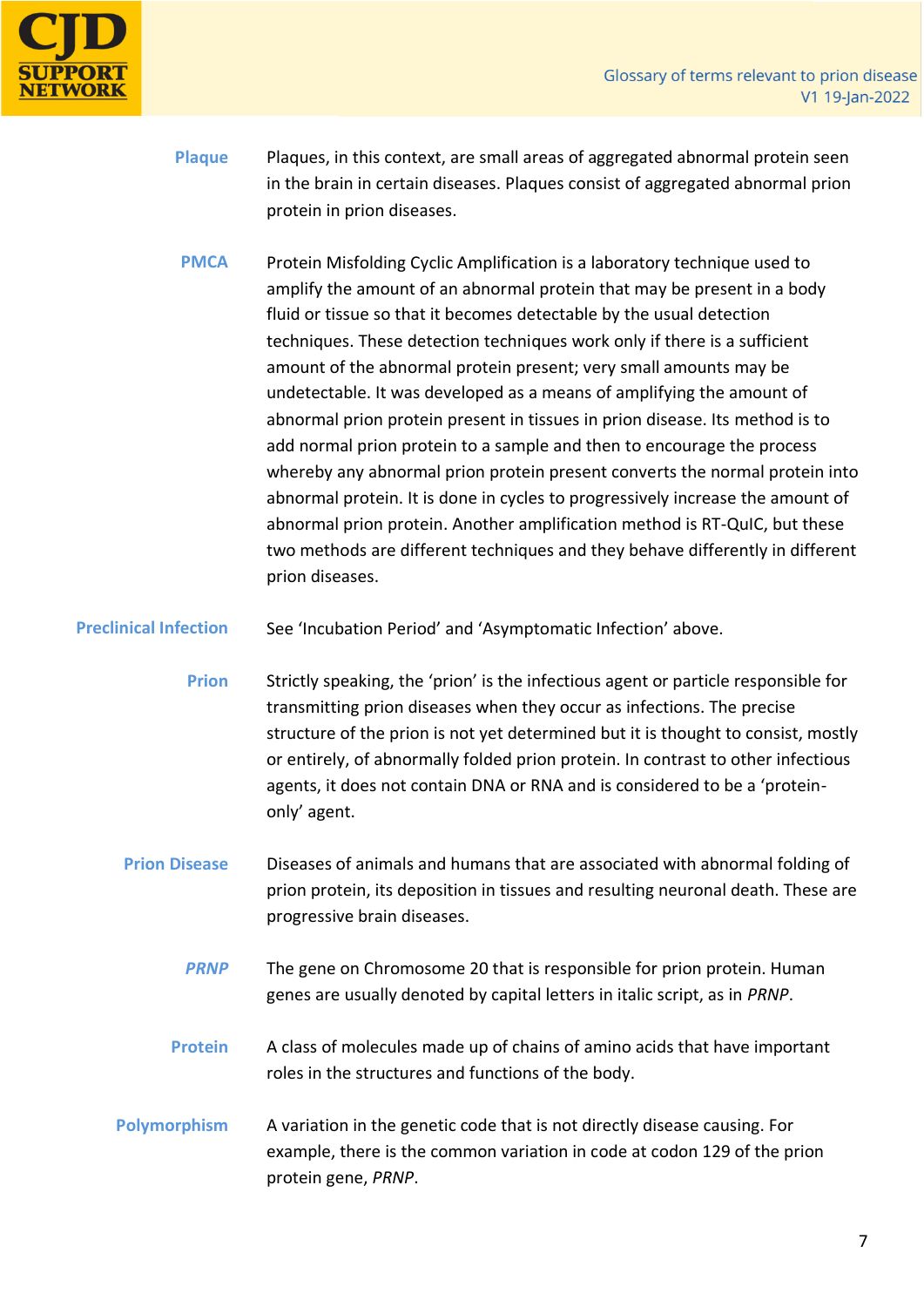

| <b>Prion Protein</b> | One of the normal proteins of the body which is found in various tissues, but |
|----------------------|-------------------------------------------------------------------------------|
|                      | particularly in the brain.                                                    |

**Pulvinar Sign** A feature of the brain MRI typically seen in variant CJD. The pulvinar is a part of the thalamus, which is a important group of neurons in the central part of the brain. In vCJD, it shows up as a brighter than normal area on the scan.

- **RT-QuIC** Real Time-Quaking Induced Conversion is a laboratory technique used to amplify the amount of an abnormal protein that may be present in a body fluid or tissue so that it becomes detectable by the usual detection techniques. These detection techniques work only if there is a sufficient amount of the abnormal protein present; very small amounts may be undetectable. It was developed as a means of amplifying the amount of abnormal prion protein present in tissues in prion disease. Its method is to add normal prion protein to a sample and then to encourage the process whereby any abnormal prion protein present converts the normal protein into abnormal protein. Another amplification method is RT-QuIC, but these two methods are different techniques and they behave differently in different prion diseases. The RT-QuIC CSF test is very helpful in the diagnosis of sCJD.
- **Scrapie** A prion disease of sheep and goats.
- **Spongiform Change** A spongy appearance of the brain that is seen in prion diseases, related to the loss of neurons that occurs in the disease.
	- **Sporadic CJD** The commonest form of human prion disease. It is of unknown cause and appears in all countries at the same sort of frequency. Since it occurs more or less randomly in the population, it occurs sporadically, hence its name.
- **SFI (Sporadic Fatal Insomnia)** This is a term that some authorities favour and some do not. It refers to a form of sporadic CJD that has clinical features similar to those of FFI but occurs sporadically and is not due to an underlying, inherited, mutation.
	- **Synapses** Neurons communicate with each other. The communication junctions between neurons are called 'synapses'. Although information is conveyed electrically within neurons, the transmission between neurons is via chemicals ('chemical transmitters'). The electrical impulse in the neuron arrives at the synapse and causes a chemical to be released which travels to the next neuron and, there, triggers an electrical impulse in the receiving neuron. These connections are of prime importance to the functioning of the neuronal networks that form the brain. Because the transmission is chemical, it means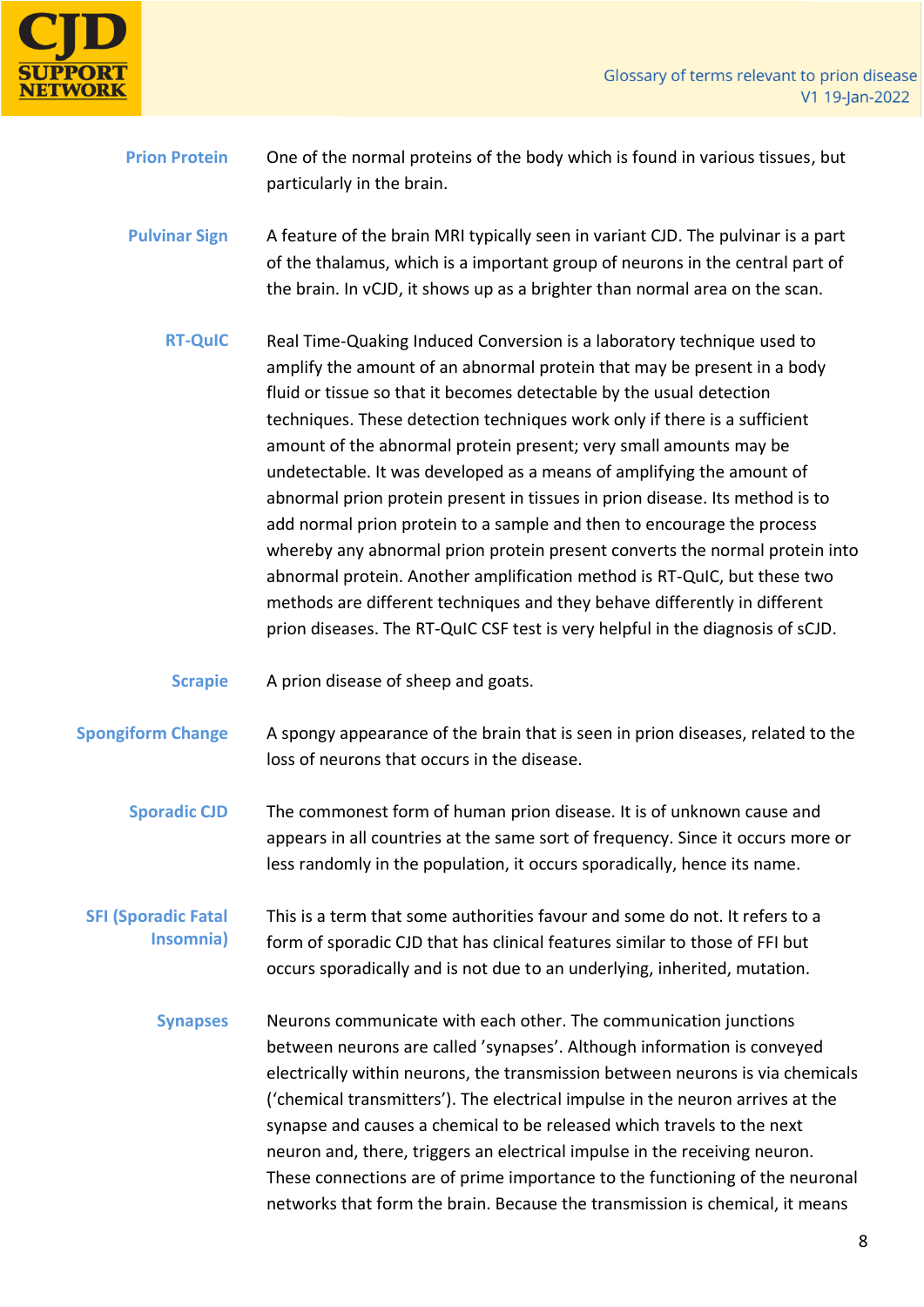

that neuronal communication can be altered by drugs. Synapses are often important starting points for neurological disease.

**Tau** A normal body protein with important functions in the brain. It may be found at elevated levels in CSF in some neurological diseases.

**(TSE) Transmissible Spongiform Encephalopathy** Another name for prion diseases, coined before the prion protein nature of these diseases was understood. 'Encephalopathy": brain disease. 'Spongiform': the characteristic spongy brain change seen in prion diseases. 'Transmissible': referring to the fact that prion diseases can be transmitted in certain circumstances.

**VPSPr (Variably Protease Sensitive Prionopathy)**

Essentially a form of sporadic CJD, in that it is a sporadic human prion disease. It has some different prion protein characteristics: in typical sCJD, the abnormal prion protein is relatively 'protease resistant', whereas in VPSP, the abnormal prion protein is variably protease sensitive. Proteases are chemicals that break down proteins. The clinical features of VPSPr are varied but essentially present as progressive brain diseases.